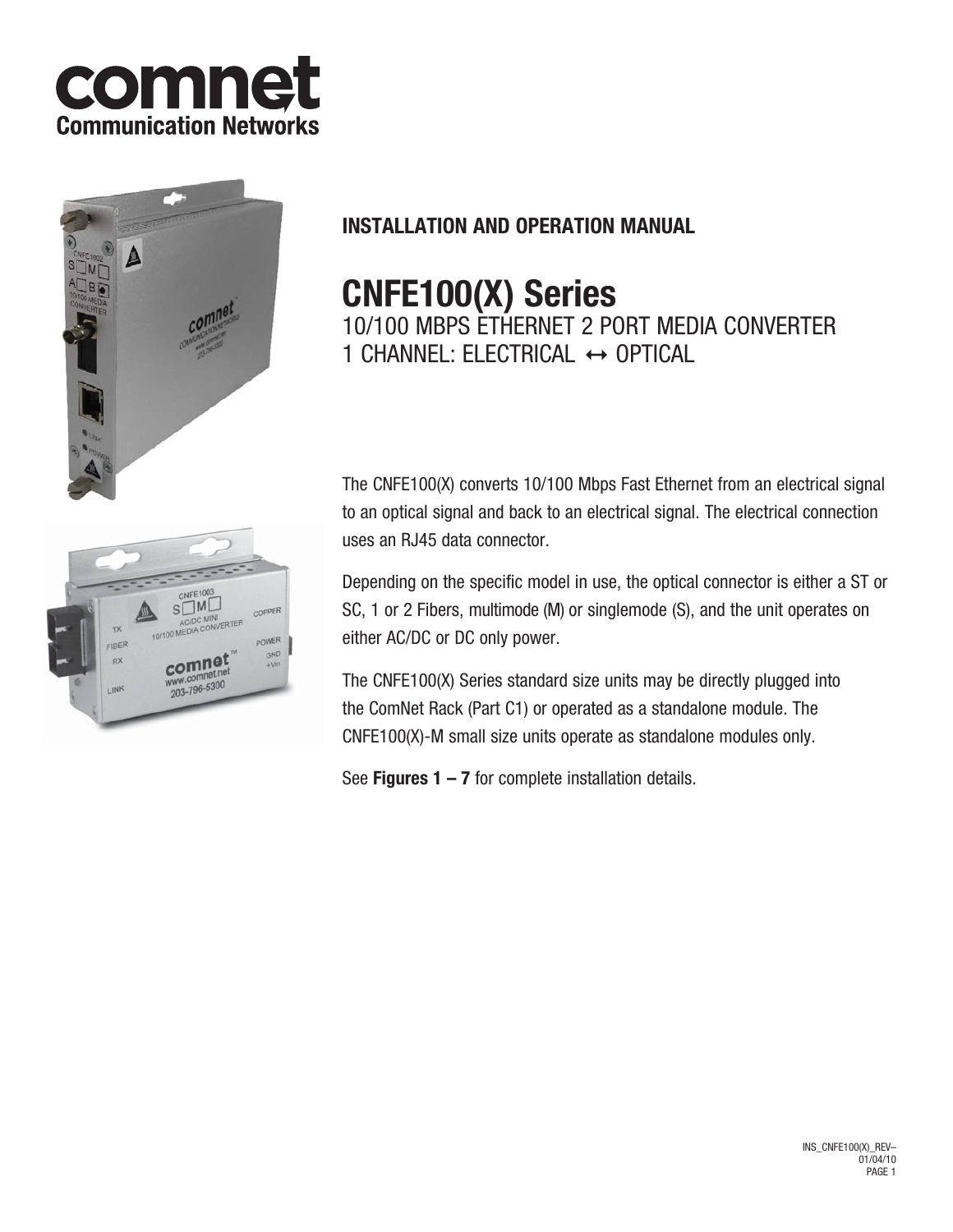### **FIGURE 1 – CNFE100(X) SERIES STANDARD SIZE UNIT**



### **FIGURE 2 – CNFE100(X) SERIES STANDARD SIZE UNIT**

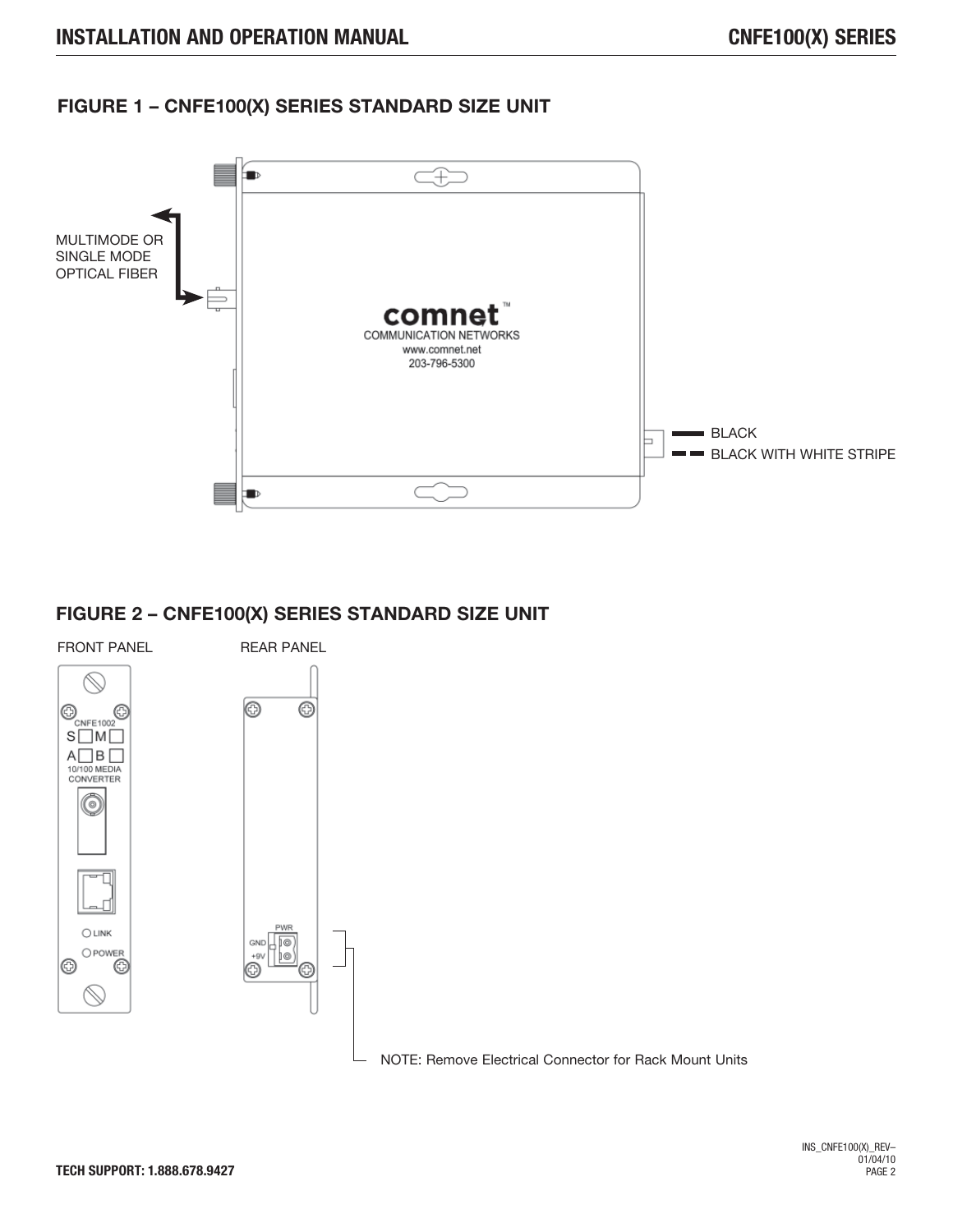## **FIGURE 4 – CNFE100(X) SERIES SMALL SIZE UNIT**



### **FIGURE 5 – CNFE100(X) SERIES SMALL SIZE UNIT**

FRONT PANEL REAR PANEL





⊕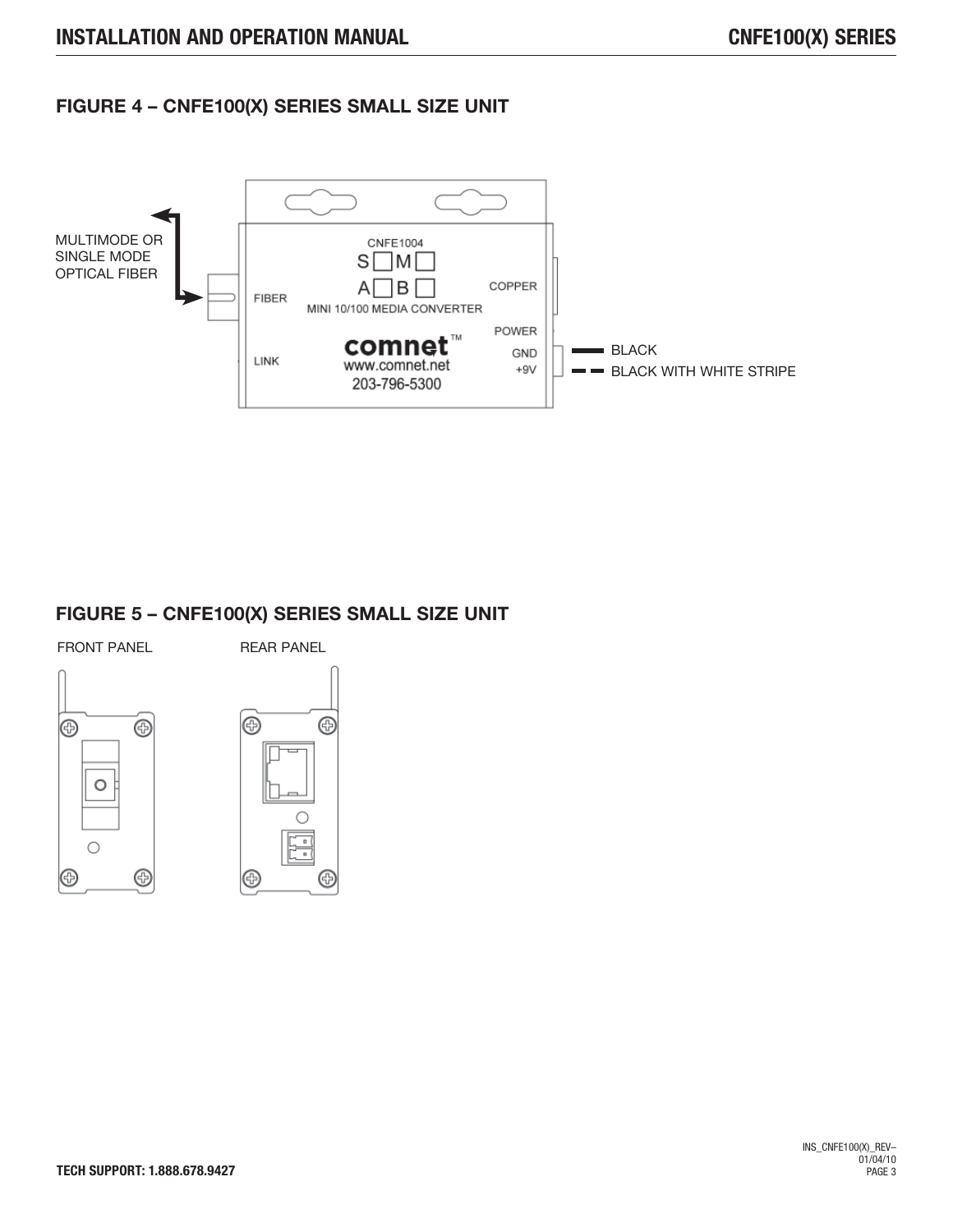# **FIGURE 6 – POSSIBLE ETHERNET CONFIGURATIONS**

*Ethernet IEEE 802.3 Network Element determined by user.*



# **FIGURE 7 – LED INDICATORS**

|              | <b>LINK</b>                                                     | <b>POWER</b>    |
|--------------|-----------------------------------------------------------------|-----------------|
| <b>GREEN</b> | Ethernet link has<br>been established at<br>the RJ45 connector. | Unit powered up |
| NFF          | Unit Powered Down                                               |                 |